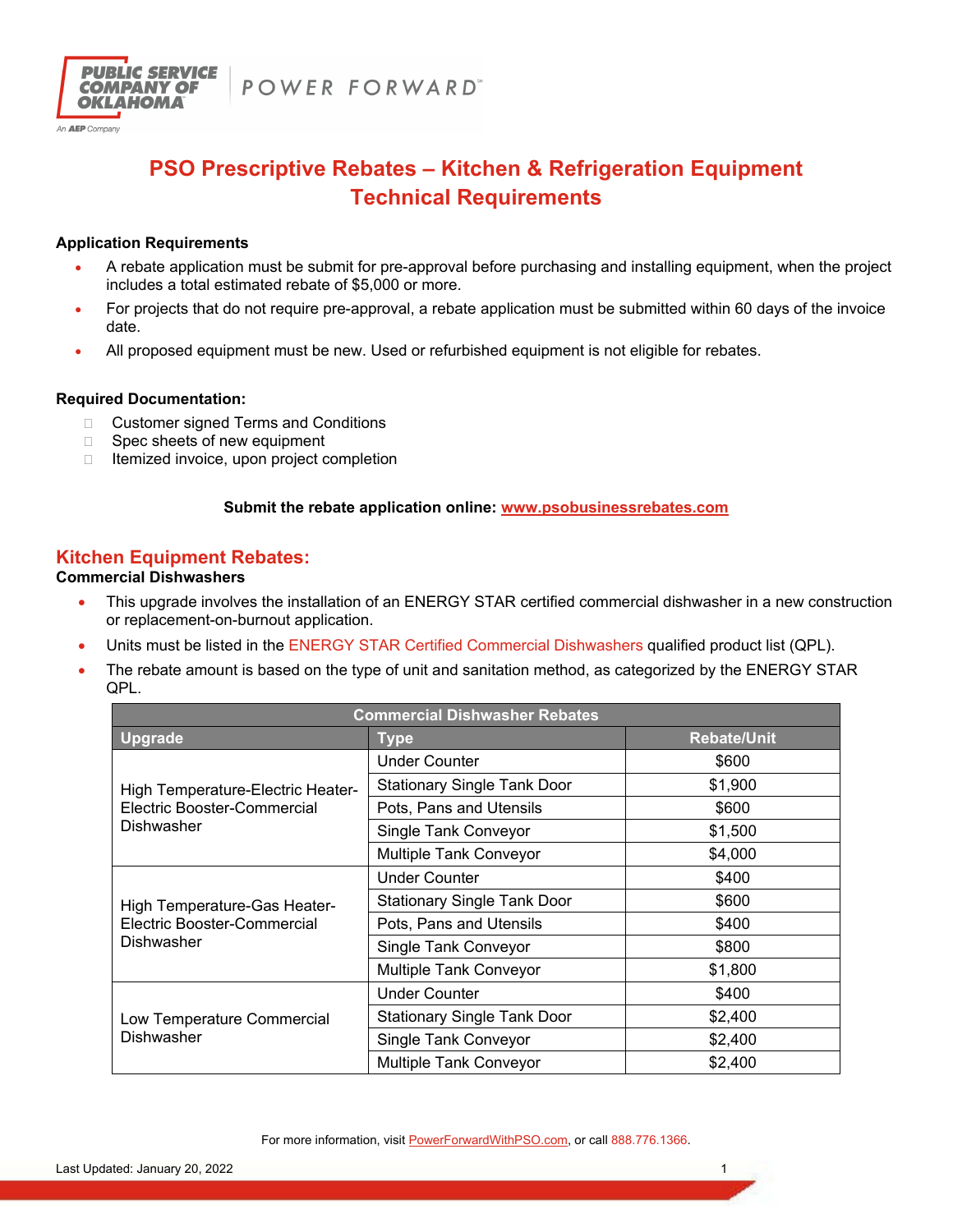

# **Electric Deep Fryers**

- Fryers must have a tested heavy load (French fry for large vats) cooking energy efficiency of greater than 80%, utilizing American Society for Testing and Materials (ASTM) Standard F1361 for commercial fryers and ASTM Standard F2144 for large vat fryers.
- Multiple vat configurations are paid per qualifying vat. ENERGY STAR® maintains a list of qualifying products and specifications at energystar.gov.

| <b>Electric Deep Fryer Rebates</b> |                    |  |
|------------------------------------|--------------------|--|
| <b>Upgrade</b>                     | <b>Rebate/Unit</b> |  |
| Open Deep Fat Fryer                | \$100              |  |
| Large Vat Fryer                    | \$150              |  |

### **Electric Insulated Holding Cabinets**

- Insulated holding cabinets must meet or exceed CEE Tier 2 specifications and not exceed 20 watts per cubic foot idle energy use.
- Cook and hold food cabinets are eligible through the Custom application.

| <b>Electric Insulated Holding Cabinet Rebates</b> |                    |  |
|---------------------------------------------------|--------------------|--|
| <b>Upgrade</b>                                    | <b>Rebate/Unit</b> |  |
| <b>Full Size</b>                                  | \$200              |  |
| Three-Quarter Size                                | \$150              |  |
| <b>Half Size</b>                                  | \$100              |  |

## **Electric Ovens**

• Ovens must meet ENERGY STAR specifications for energy efficiency.

| <b>Upgrade</b>                  | <b>Rebate/Unit</b> |
|---------------------------------|--------------------|
| <b>Electric Convection Oven</b> | \$200              |
| Electric Combination Oven       | \$1,000            |

## **Electric Steam Cookers**

• Steam cookers must meet ENERGY STAR specifications for energy efficiency.

| <b>Upgrade</b>        | <b>Rebate/Unit</b> |
|-----------------------|--------------------|
| Electric Steam Cooker | ,000               |

#### **Ice Machines**

Ice machines must meet all requirements listed in the Version 2.0 ENERGY STAR Program Requirements for Commercial Ice Makers that are effective as of February 1, 2013.

| <b>Ice Machine Rebates</b>    |                               |                    |
|-------------------------------|-------------------------------|--------------------|
| <b>Upgrade</b>                | Type                          | <b>Rebate/Unit</b> |
| <b>Batch Ice Machine</b>      | <b>Self-Contained Unit</b>    | \$100              |
|                               | Ice Making Head               | \$100              |
|                               | Remote Condenser/Split System | \$200              |
| <b>Continuous Ice Machine</b> | <b>Self-Contained Unit</b>    | \$100              |
|                               | Ice Making Head               | \$150              |
|                               | Remote Condenser/Split System | \$200              |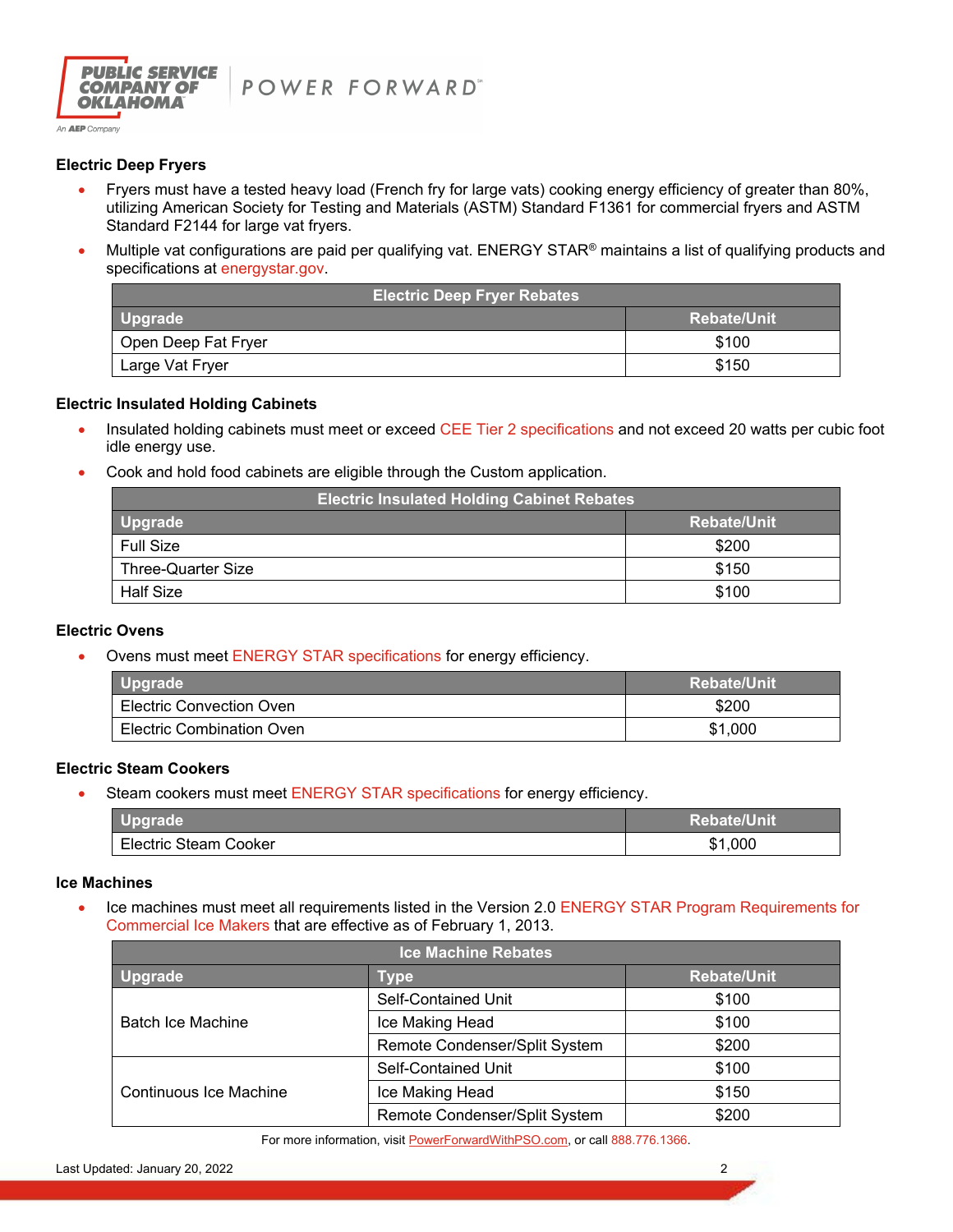

# **Kitchen Vent Hood Controls**

• This upgrade involves the installation of kitchen vent hood Demand Control Ventilation (DCV) that provide automated control over the ventilation system by modulating fan speed in response to the presence and level of cooking activity.

| Upgrade                | <b>Rebate/Exhaust Fan HP</b> |
|------------------------|------------------------------|
| DCV Vent Hood Controls | \$750                        |

### **Refrigerators/Freezers**

- Refrigeration systems shall be built-in (packaged).
- Cases with remote refrigeration systems do not qualify.
- **Equipment must be CEE or ENERGY STAR certified for commercial refrigerators and freezers.**

| <b>Refrigerator and Freezer Rebates</b> |                  |                    |
|-----------------------------------------|------------------|--------------------|
| <b>Upgrade</b>                          | <b>Size</b>      | <b>Rebate/Unit</b> |
| Solid Door Reach-In Refrigerator        | 0-15 cubic feet  | \$40               |
|                                         | 16-30 cubic feet | \$60               |
|                                         | 31-50 cubic feet | \$80               |
|                                         | > 50 cubic feet  | \$100              |
| Solid Door Reach-In Freezer             | 0-15 cubic feet  | \$80               |
|                                         | 16-30 cubic feet | \$120              |
|                                         | 31-50 cubic feet | \$160              |
|                                         | > 50 cubic feet  | \$200              |
| Glass Door Reach-In Refrigerator        | 0-15 cubic feet  | \$40               |
|                                         | 16-30 cubic feet | \$60               |
|                                         | 31-50 cubic feet | \$80               |
|                                         | > 50 cubic feet  | \$100              |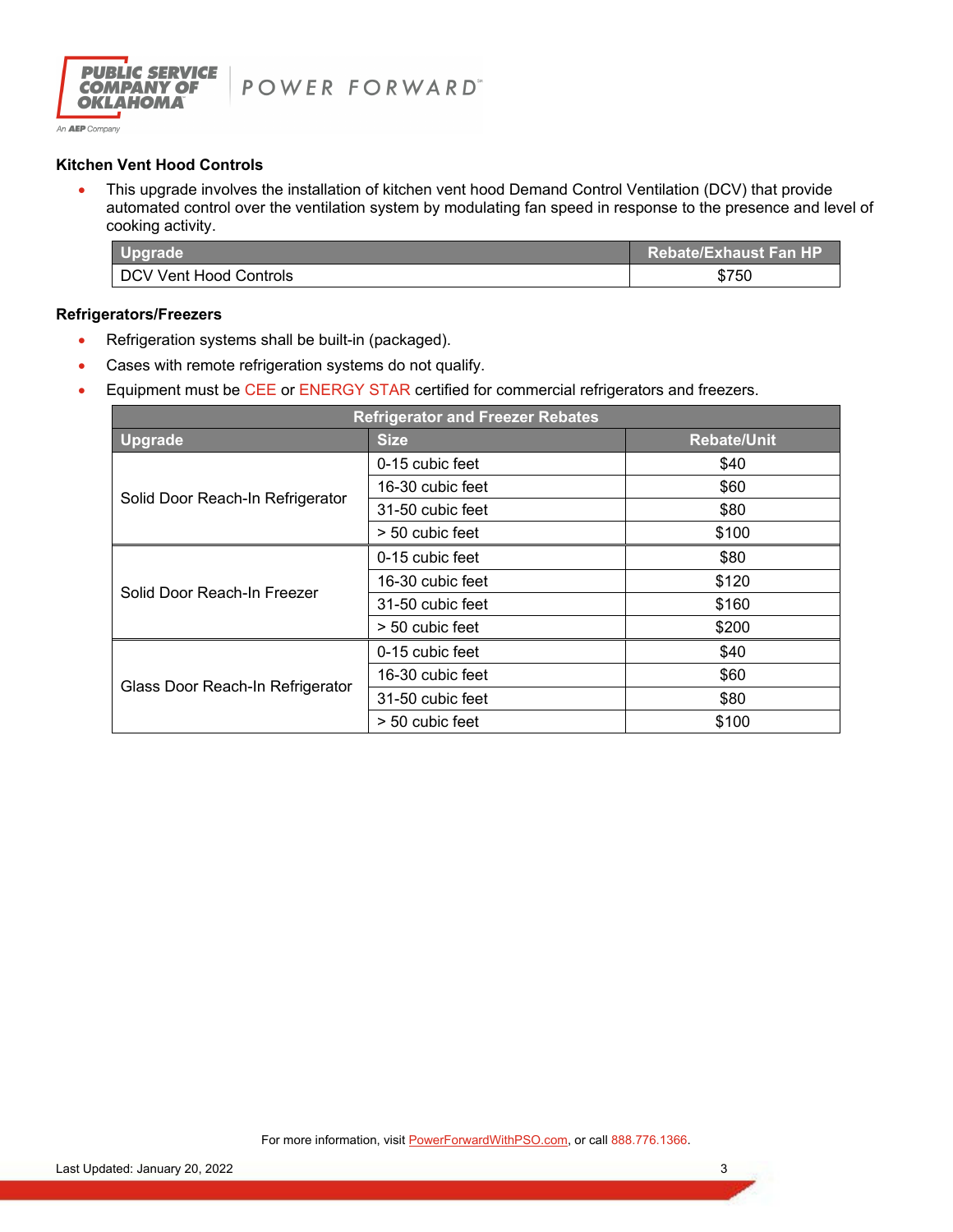

# **Refrigeration Rebates:**

# **Anti-Sweat Heat Controls**

- Must install a device that senses the relative humidity in the air outside of the display case and reduces or turns off the glass door (if applicable) and frame anti-sweat heaters at low humidity conditions.
- Equivalent technologies that can reduce or turn off anti-sweat heater based on the amount of condensation formed on the inner glass pane may also qualify.
- Rebate not available for equipment on new walk-in freezers or coolers.

| <b>Anti-Sweat Heat Control Rebates</b> |             |  |
|----------------------------------------|-------------|--|
| <b>Upgrade</b>                         | Rebate/Door |  |
| Cooler Doors (Medium Temperature)      | \$100       |  |
| Freezer Doors (Low Temperature)        | \$100       |  |

## **ECM Evaporator Fan Motor**

- This upgrade applies to the replacement of an existing standard efficiency shaded-pole evaporator (S-P) or permanent split capacitor (PSC) fan motor in refrigerated walk-in or reach-in boxes (coolers or freezers).
- The replacement unit must be an Electronically Commutated Motor (ECM): An ECM is a brushless DC motor with an electronically controlled commutator that allows the motor to operate more efficiently than the shaded-pole motors with an electro-mechanical commutator typically used in refrigeration applications.
- This upgrade cannot be used in conjunction with the Evaporator Fan Controller upgrade.
- Rebate not available for equipment on new walk-in freezers or coolers.

| <b>ECM Evaporator Fan Motor Rebates</b> |                     |
|-----------------------------------------|---------------------|
| <b>Upgrade</b>                          | <b>Rebate/Motor</b> |
| Walk-In Cooler or Freezer               | \$80                |
| <b>Display Cooler or Freezer</b>        | \$80                |

## **Evaporator Fan Controller on Existing Shaded-Pole Motor**

- Must reduce airflow of evaporator fans in medium-temperature walk-in coolers when compressor(s) cycle off and there is no refrigerant flow through the evaporator.
- Must control a minimum fan load of 1/20 horsepower where the fan(s) operate continuously at full speed.
- Must reduce fan motor power by at least 75% during the compressor off-cycle.
- Do not use if any of the following conditions apply:
	- $\circ$  The compressor runs all the time with high-duty cycle;
	- o The evaporator fan does not run at full speed all the time;
	- o The evaporator fan motor runs on poly-phase power;
	- o The evaporator fan motor is not shaded-pole; or
	- o The evaporator does not use off-cycle or time-off defrost.
- Rebate not available for equipment on new walk-in freezers or coolers.

| Upgrade                                                 | / Rebate/Motor |
|---------------------------------------------------------|----------------|
| Evaporator Fan Controller on Existing Shaded-Pole Motor | \$70           |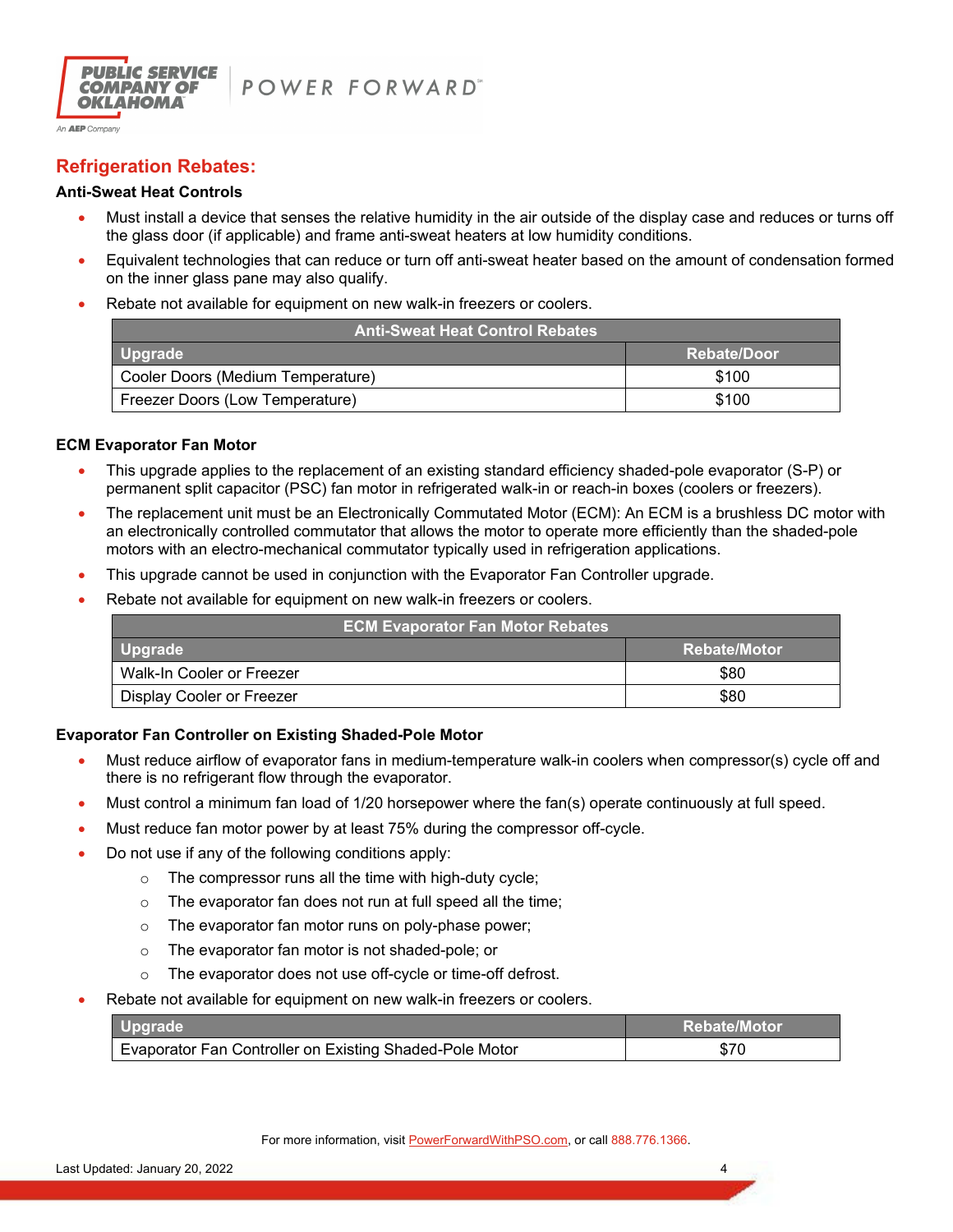

POWER FORWARD"

# **Gaskets (Door)**

- Must install new gaskets on cooler or freezer doors that requires replacement.
- Existing photographs should be submitted along with application to demonstrate the requirement.
- The invoice must show the linear feet of gasket that is damaged and the total linear feet of gasket replaced. For example, if a 2-foot section is damaged and the customer has to replace 5 feet to match the design and color, the invoice must list both 2 feet of damaged gasket and 5 feet total replaced.
- Rebate is based on the total linear feet of gasket replaced.
- Rebate not available for equipment on new cooler or freezers.

| <b>Gasket Rebates</b> |                           |  |
|-----------------------|---------------------------|--|
| <b>Upgrade</b>        | <b>Rebate/Linear Foot</b> |  |
| Cooler Gasket         | \$4                       |  |
| Freezer Gasket        | \$4                       |  |

### **Night Covers**

- This upgrade documents the energy savings associated with the installation of night covers on existing open-type refrigerated display cases, where covers are deployed during the facility's unoccupied hours in order to reduce refrigeration energy consumption.
- The air temperature is below 10 °F for low-temperature display cases, between 10 °F to 35 °F for mediumtemperature display cases.
- It is recommended that these covers have small, perforated holes to decrease moisture buildup.
- Rebate not available for equipment on new refrigerated cases.

| __pgrade __         | /Rebate/Foot            |
|---------------------|-------------------------|
| <b>Night Covers</b> | 64 E<br>຺<br><b>PIQ</b> |

## **Reach-In Door Closers**

- The auto-closer device should be applied to the glass reach-in door or a walk-in cooler (40°F) or freezer (0°F). The reach-in door must have a minimum perimeter of 16 feet.
- The auto-closer must be able to firmly close the door.
- Rebate not available for equipment on new freezers or coolers.

| <b>Reach-In Door Closer Rebates</b> |              |  |
|-------------------------------------|--------------|--|
| Upgrade                             | ⊦Rebate/Door |  |
| Cooler Doors                        | \$75         |  |
| <b>Freezer Doors</b>                | \$75         |  |